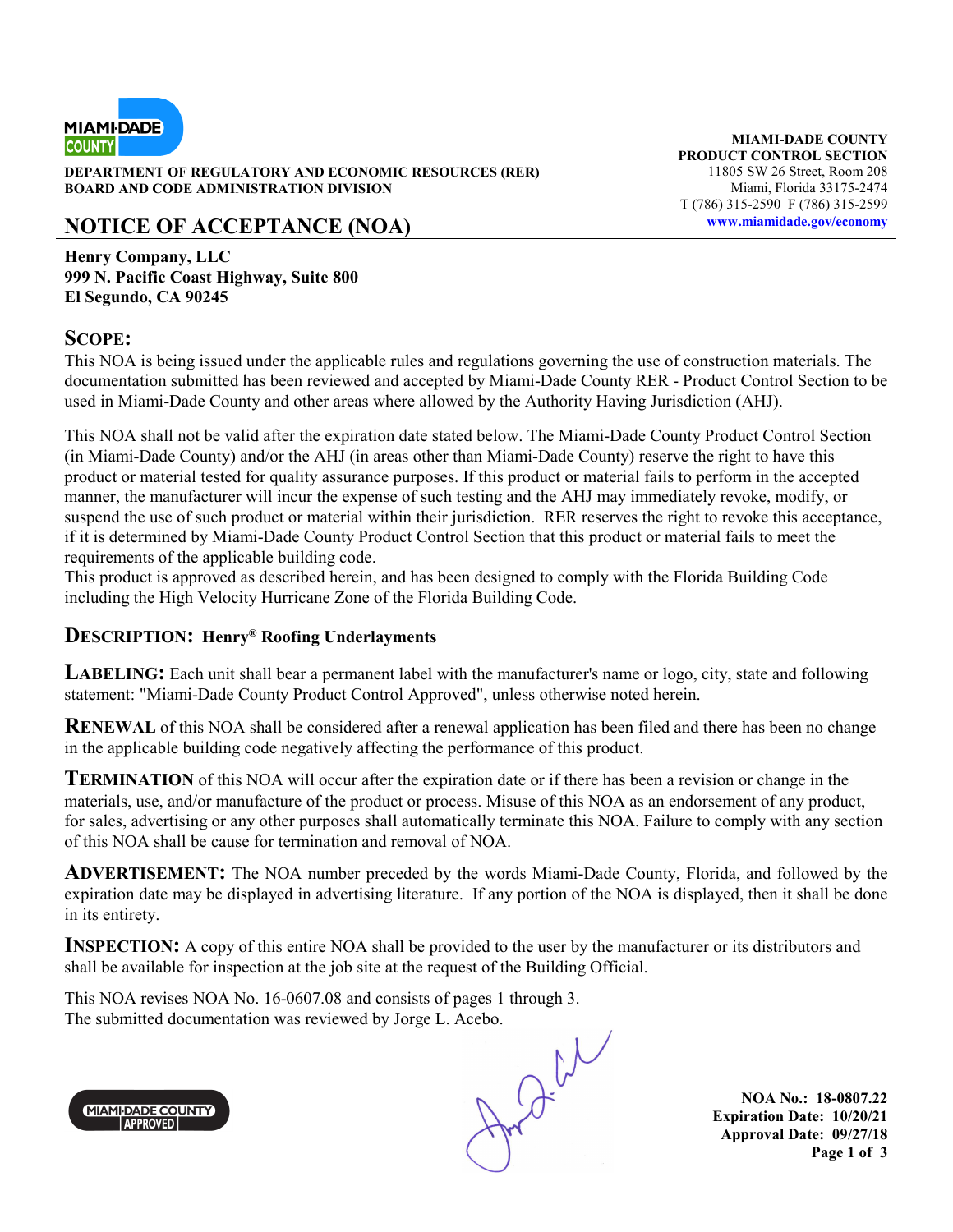#### **ROOFING COMPONENT APPROVAL**

| Category:            | Roofing      |
|----------------------|--------------|
| <b>Sub-Category:</b> | Underlayment |
| <b>Material:</b>     | <b>SBS</b>   |

#### **SCOPE:**

This approves Henry® Roofing Underlayments, as described in this Notice of Acceptance, designed to comply with the Florida Building Code including the High Velocity Hurricane Zone of the Florida Building Code.

## **TRADE NAMES OF PRODUCTS MANUFACTURED OR LABELED BY APPLICANT:**

| Product                                                        | <b>Dimensions</b>                                                       | <b>Test</b><br>Specification | Product<br><b>Description</b>                                                                  |
|----------------------------------------------------------------|-------------------------------------------------------------------------|------------------------------|------------------------------------------------------------------------------------------------|
| $Henry^{\circledR}$ Eaveguard <sup>®</sup>                     | $36" \times 65'$ roll<br>36" x 33'-4" roll<br>$44" \times 61'$ -4" roll | ASTM D 1970                  | Sand-surfaced, fiberglass-reinforced, self-adhering<br>SBS modified bitumen roof underlayment. |
| TRI-BUILT™ Sand<br><b>Surface Self-Adhered</b><br>Underlayment | $36" \times 65'$ roll<br>36" x 33'-4" roll<br>$44"$ x 61'-4" roll       | <b>ASTM D 1970</b>           | Sand-surfaced, fiberglass-reinforced, self-adhering<br>SBS modified bitumen roof underlayment. |

#### **MANUFACTURING LOCATION:**

**1.** Garland, TX

#### **EVIDENCE SUBMITTED:**

| Test Agency                | <b>Test Identifier</b> | <b>Test Name/Report</b> | <u>Date</u> |
|----------------------------|------------------------|-------------------------|-------------|
| PRI Construction Materials | HGC-270-02-01          | ASTM D <sub>1970</sub>  | 08/25/16    |
| Technologies, LLC          |                        |                         |             |

#### **ASSEMBLIES:**

| Deck Type 1:             | Wood, non-insulated                                                                                                                                                                                                      |
|--------------------------|--------------------------------------------------------------------------------------------------------------------------------------------------------------------------------------------------------------------------|
| <b>Deck Description:</b> | Min. 19/32" plywood or wood plank                                                                                                                                                                                        |
| System $E(1)$ :          | Anchor sheet mechanically fastened to deck, membrane adhered.                                                                                                                                                            |
| <b>Anchor Sheet:</b>     | One or more plies of ASTM D 226 Type II or ASTM D 2626 mechanically fastened to deck<br>with approved nails and tin caps 6" o.c. at the side lap edge and in a grid pattern spaced 12" o.c.<br>in the field of the roll. |
| <b>Membrane:</b>         | Henry <sup>®</sup> Eaveguard <sup>®</sup> or TRI-BUILT™ Sand Surface Self-Adhered Underlayment applied<br>according to the manufacturer's current published application instructions.                                    |
| Surfacing:               | Shall be acceptable for use in approved asphaltic shingles applications. Must Comply with<br>applicable Roofing Application Standards and Building Codes.                                                                |

**CHAMPADE COUNTY** 

**NOA No.: 18-0807.22 Expiration Date: 10/20/21 Approval Date: 09/27/18 Page 2 of 3**